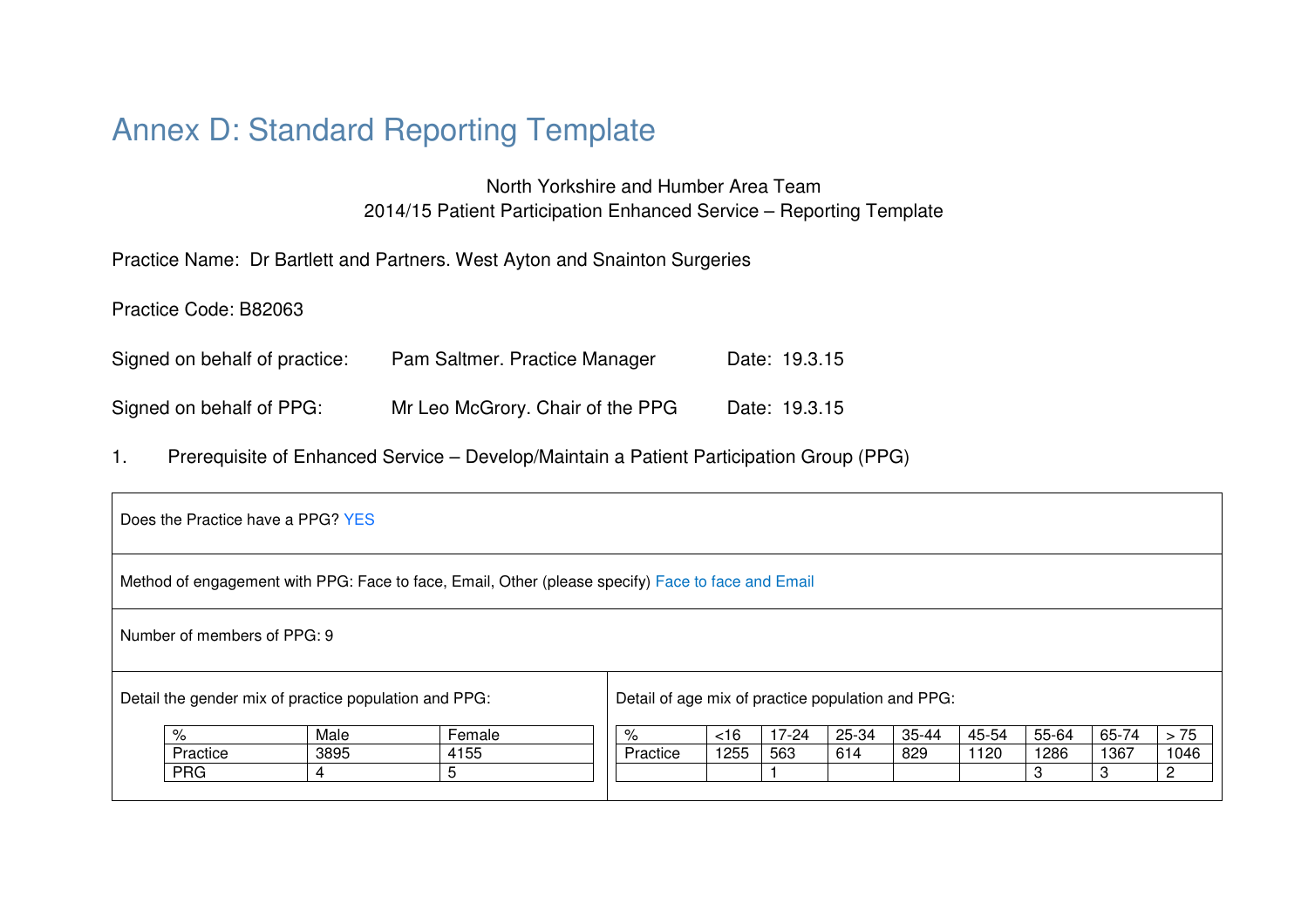Detail the ethnic background of your practice population and PRG:

|            | White          |       |                             |                | Mixed/ multiple ethnic groups                                                             |  |  |  |  |
|------------|----------------|-------|-----------------------------|----------------|-------------------------------------------------------------------------------------------|--|--|--|--|
|            | <b>British</b> | Irish | Gypsy or Irish<br>traveller | Other<br>white | Other<br>White &black<br>White<br>White &black<br>African<br>&Asian<br>Caribbean<br>mixed |  |  |  |  |
| Practice   | 8050           |       |                             |                |                                                                                           |  |  |  |  |
| <b>PRG</b> |                |       |                             |                |                                                                                           |  |  |  |  |

|            | Asian/Asian British |           |             |         |                | Black/African/Caribbean/Black British | Other                               |  |  |              |
|------------|---------------------|-----------|-------------|---------|----------------|---------------------------------------|-------------------------------------|--|--|--------------|
|            | Indian              | Pakistani | Bangladeshi | Chinese | Other<br>Asian | African                               | Other<br>Caribbean<br>Arab<br>Black |  |  | Anv<br>other |
| Practice   |                     |           |             |         |                |                                       |                                     |  |  |              |
| <b>PRG</b> |                     |           |             |         |                |                                       |                                     |  |  |              |

Describe steps taken to ensure that the PPG is representative of the practice population in terms of gender, age and ethnic background and other members of the practice population:

Ethnicity is not recorded for all of our patients and indeed when asked many patients refuse to have that information recorded. However, our demographic is predominantly White British. Our practice population is rural and has a large proportion of retired people. Our PPG reflects this but we have tried to recruit some younger members and have permanent posters in all of our waiting rooms to try to reach some of these patients. It proves more difficult to recruit younger members since many patients of working age travel outside of the area to work. We have tried to vary the timings of our meetings (9.30am, 2.30pm and 6.30pm) to attract more members but this has proved unsuccessful.

In order to raise the profile of the PPG we are in the process of preparing information boards with photographs of members etc. and these will be displayed in waiting areas. It is hoped that by doing this we might be able to recruit more members to the group.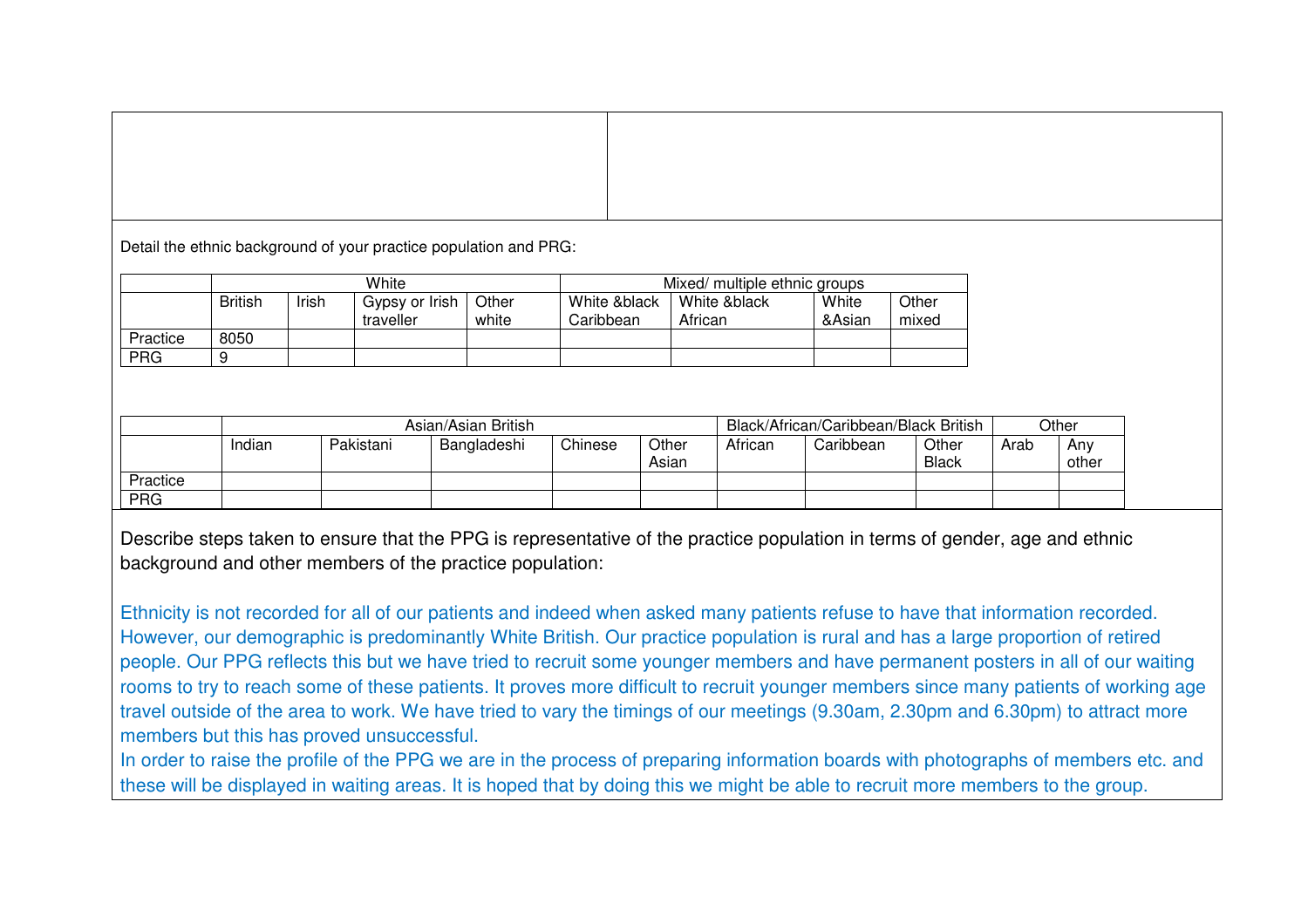Are there any specific characteristics of your practice population which means that other groups should be included in the PPG? e.g. a large student population, significant number of jobseekers, large numbers of nursing homes, or a LGBT community? NO

If you have answered yes, please outline measures taken to include those specific groups and whether those measures were successful:

## 2. Review of patient feedback

Outline the sources of feedback that were reviewed during the year:

Our PPG reviewed the patient questionnaire which was sent out at the beginning of 2014 and addressed any issues which arose from that – this was in our March 2014 report. We have now put in place the Friends and Family Test and the PPG have discussed how this had been received and any issues arising. We have discussed ways to encourage patients to use NHS Choices and feedback to CQC. At our next meeting we intend to discuss any suggestions received in our waiting room boxes.

How frequently were these reviewed with the PRG?

 CQC and patient feedback is a standing item on all of our PPG agendas – we meet every 8 weeks so there is always an opportunity to discuss this. Representatives are sometimes asked by individual patients to feed back to the group which is done respecting patient confidentiality.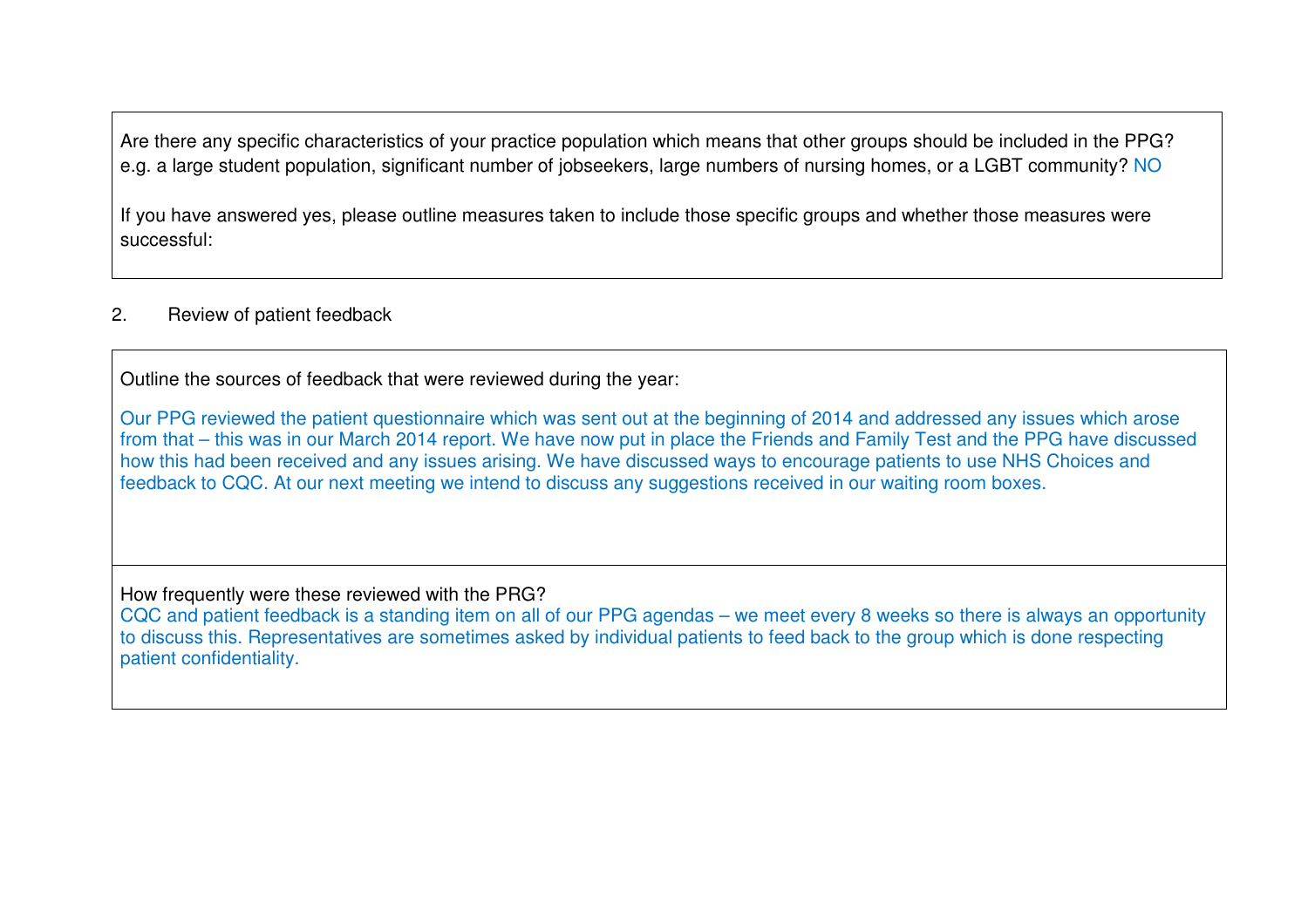3. Action plan priority areas and implementation

| <b>Priority area 1</b>                                                                                                                                                                                                                                                                                                                                                   |
|--------------------------------------------------------------------------------------------------------------------------------------------------------------------------------------------------------------------------------------------------------------------------------------------------------------------------------------------------------------------------|
| Description of priority area:                                                                                                                                                                                                                                                                                                                                            |
| Many patients have approached members of the PPG with concerns about the closure of the local walk in centre. Long<br>discussions were had about the CCG's urgent care review which would incorporate a walk-in centre. The PPG felt that it was a<br>priority to ensure that patient's wishes were heard.                                                               |
| What actions were taken to address the priority?                                                                                                                                                                                                                                                                                                                         |
| All members of the PPG attended the various information giving events organised by the CCG during the consultations. The PPG<br>helped to ensure that patient's views could be channelled through them and they raised those at the events. Posters were put up<br>in all waiting rooms encouraging patients to put forward their views and to attend the public events. |
| Result of actions and impact on patients and carers (including how publicised):                                                                                                                                                                                                                                                                                          |
| PPG members were able to put their concerns to the CCG before the awarding of the contract. They felt that the closure of a town<br>centre walk in centre was a retrograde step as this is now to be provided at the hospital rather than having a town centre<br>presence.                                                                                              |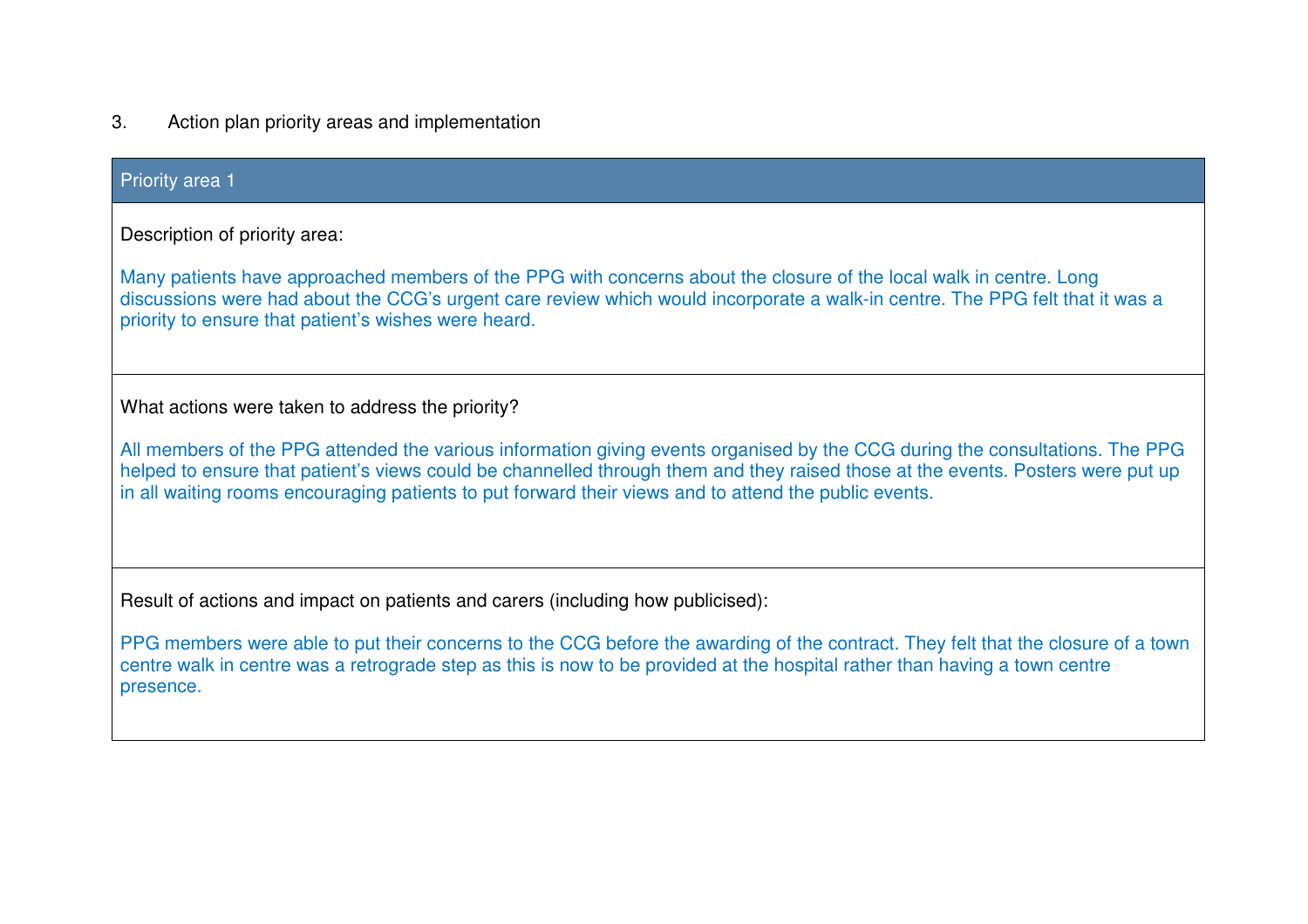## Priority area 2

Description of priority area:

Links with Derwent Valley BRIDGE and Healthwatch

What actions were taken to address the priority?

The PPG have forged links with both of the above organisations and have ongoing discussions.

Result of actions and impact on patients and carers (including how publicised):

Several PPG members are also on the boards of these groups and therefore links with the surgery have been valuable in assuring the patients' needs are highlighted when areas of development are discussed. We are currently looking to put in a joint bid with the BRIDGE for funding for a health and wellbeing project which will benefit the patients of Derwent Ward and therefore patients of the practice.

Priorities for this bid are being discussed at our next meeting. It is hoped that this project will enable us to reach patients in seldom heard groups and those who do not normally come to the practice on a regular basis.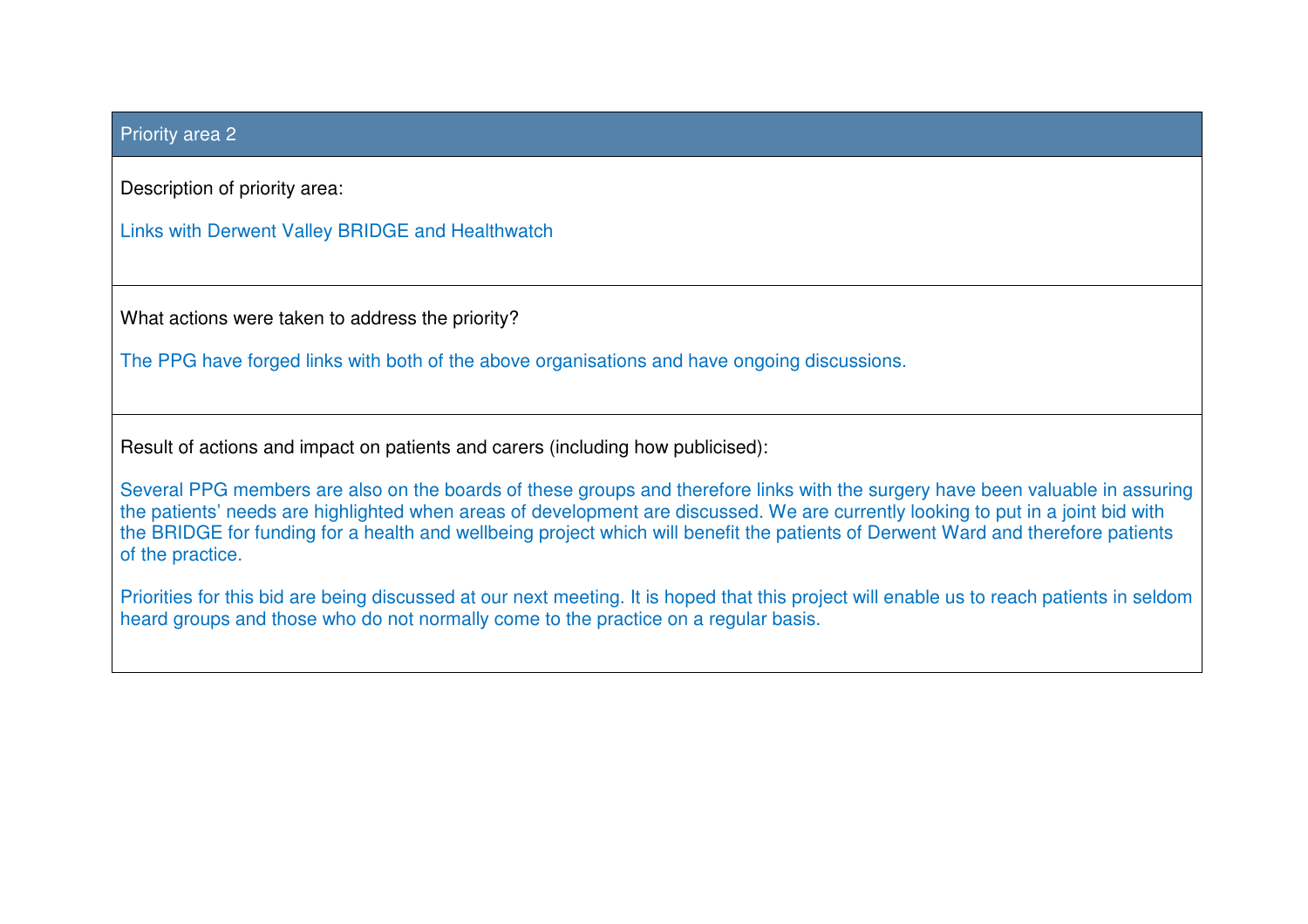## Priority area 3

Description of priority area:

Breast Screening for Practice Patients.

What actions were taken to address the priority?

In the past the Breast Screening unit has been situated at the surgery (every 3 years for a period of 10 weeks) This year the practice had taken the decision that it can no longer offer this service as the units have increased in size and it would take up too many parking places. This is coupled with the increase in practice and attached staff who use the care park and therefore it was felt that the hosting of the unit would prove a health and safety risk to people attending it. The service was therefore moved to the hospital. The PPG members had received several comments from patients about this as they felt that this was inconvenient and costly as they have to pay for parking at the hospital. The PPG discussed ways to feed back to patients and to enquire if there might be another site in the area which would be more convenient than the hospital.

Result of actions and impact on patients and carers (including how publicised):

The PPG approached the breast screening service with suggestions of local sites which they might like to approach and the service are investigating these options for the next round of screening. Members of the PPG have also spoken to the owners of various sites and to the parish councils so that this can be planned in advance of the next round of screening.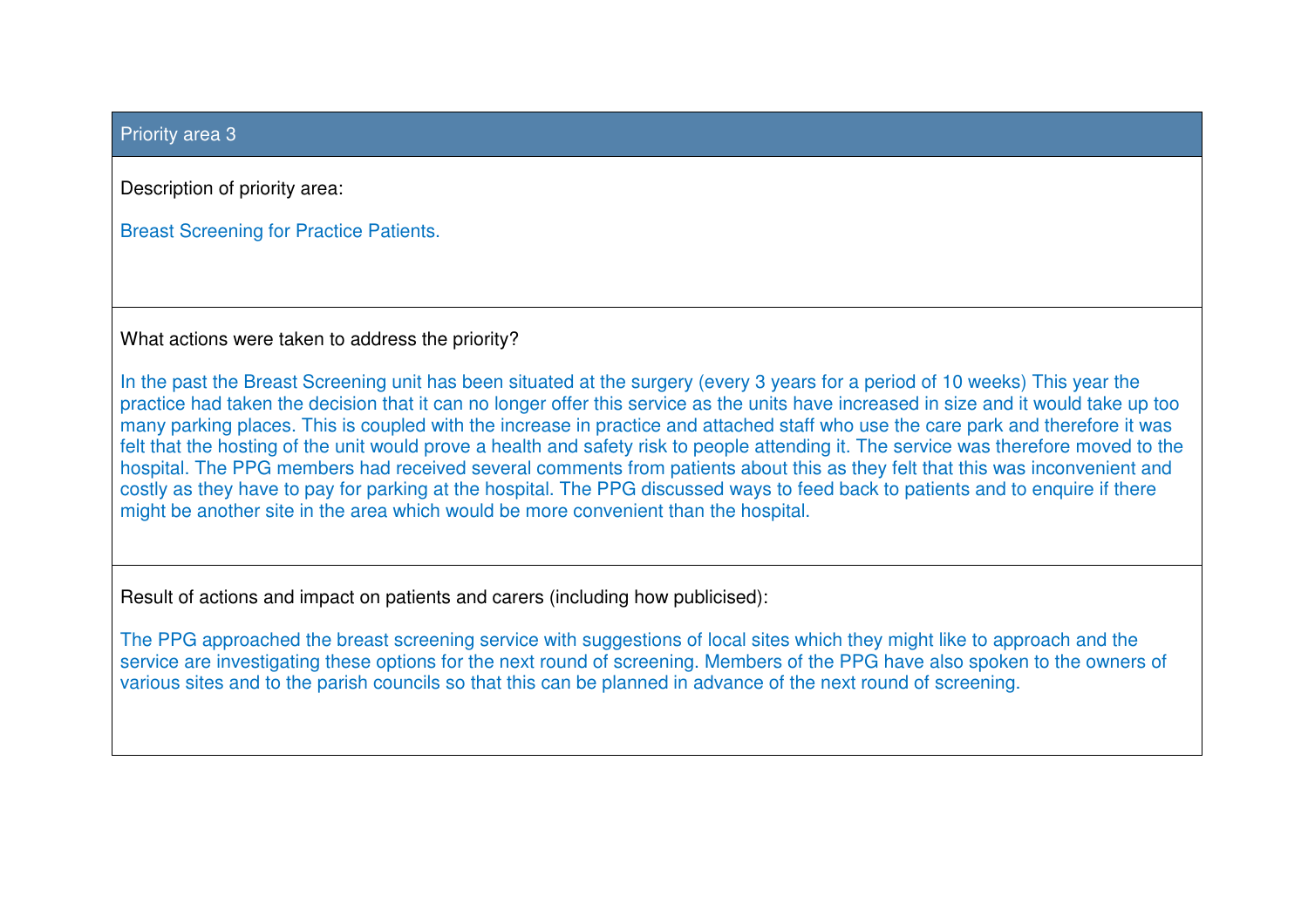Progress on previous years

If you have participated in this scheme for more than one year, outline progress made on issues raised in the previous year(s):

The main theme and outcome of our patient surveys over the past 3 years has been patient dissatisfaction with the inequity of patient choice for patients who would like to use the dispensing services provided by the practice. Currently patients who live within 1.6k of the pharmacy in East Ayton are not allowed to use the practice dispensary for their medication.

Building on action plans from recent years, the PPG have worked constantly to try to lobby for this situation to be changed. This is a national issue and the PPG, in collaboration with the local Parish Councils, have put forward the patient's case to their Local MP, to Constance Pillar, Assistant Head of Primary Care, NHS England and to the National Pharmaceutical Society. The PPG have promoted the cause by ensuring that patients have a right to be heard during the consultation of the Pharmaceutical Needs Assessment. The group are awaiting a reply from Constance Pillar on the concerns expressed by patients and have provided statistical evidence of the poor usage of the local pharmacy as this is still being boycotted by local patients. The Group have been successful in bring this issue to the attention of the Pharmaceutical Committee and it's comments have been included in the Pharmaceutical Needs Assessment :

This link will take you to the published PNA for North Yorkshire.

http://www.nypartnerships.org.uk/CHttpHandler.ashx?id=30543&p=0

pages 67, 68, 71, 72, and 73 carry references about GP dispensing, the 1.6km rule and concerns about the impact on rural practice patients.

The group are often concentrated on areas of patient care which are provided for patients of the practice by the wider health economy and have worked tirelessly with Healthwatch and other organisations to improve patient care.

The PPG have been a great asset to the practice and this was reflected in our last CQC visit report.